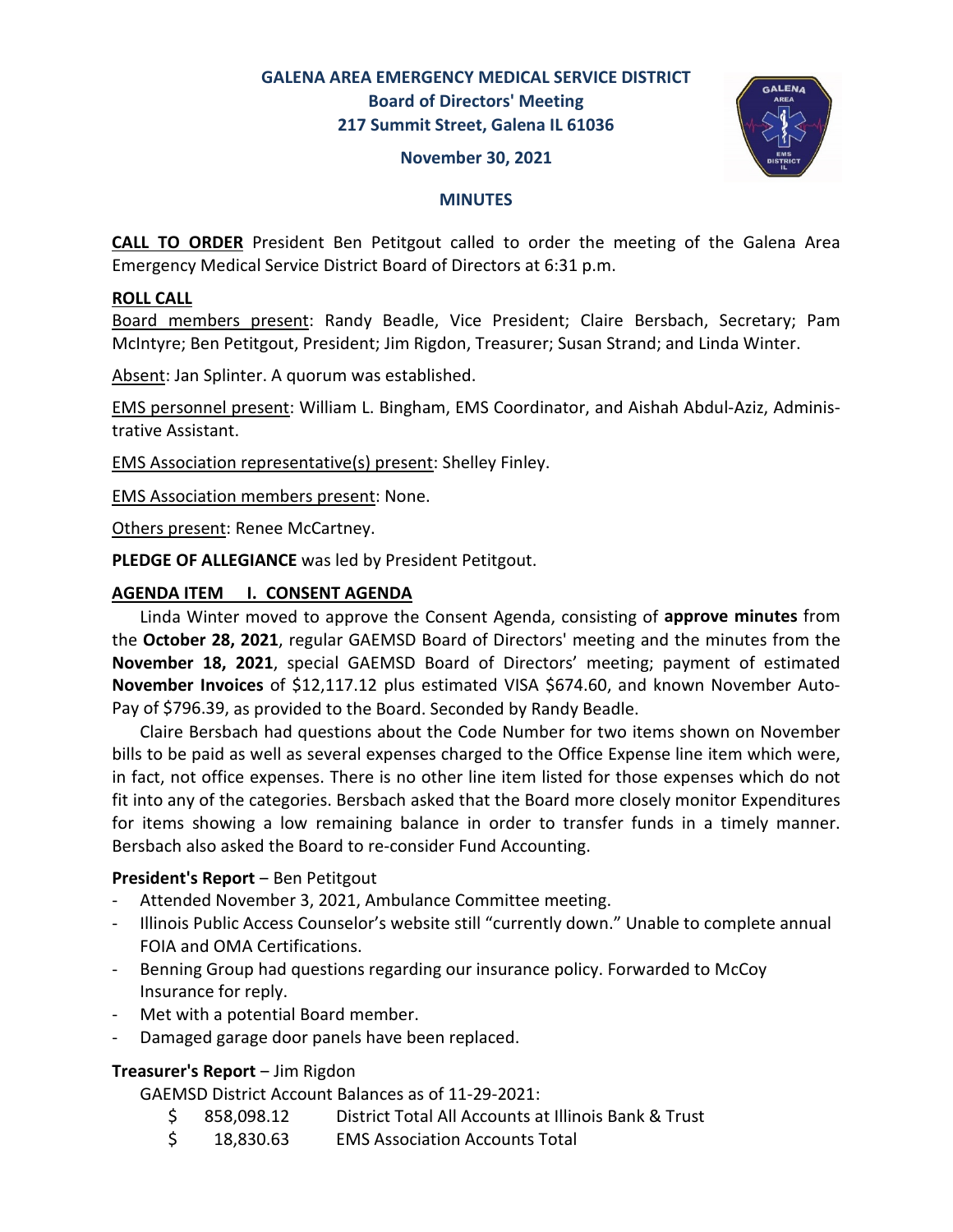# AGENDA ITEM **I. CONSENT AGENDA** - continued:

**Treasurer's Report** ‒ Jim Rigdon ‒ continued:

Financial Statements for the period ended 10-31-2021:

- \$ 1,018,585.95 Assets (Includes \$209,804.77 Accounts Receivable amounts)
- \$ 34,344.96 Liabilities
- \$ 111,385.45 Revenue (Includes \$11,675.46 Contractual Allowances)
- \$ 50,274.74 Expenses
- $\frac{152,597.69}{\text{Year-to-Date Operating Income}}$  / (Loss)

# **Secretary's Report** – Claire Bersbach

- Typed minutes from previous Board of Directors' monthly meetings.
- E-mailed meeting materials to Board members.
- Copied meeting materials and assembled Board packs.
- With help from Board Member, Linda Winter, sent \$50 Piggly Wiggly gift cards with a holiday wishes "Thank You" card to 34 EMS Members.
- Met with EMS Coordinator Bingham regarding the EMT Training Classes:
	- Developed an ad to be placed in the  $12/1$  and  $12/15$  editions of the Galena Gazette and 12/1 and 12/15 editions of the Flash.
	- Developed an ad to be placed in the late December / early January edition of The Territory Times (The Galena Territory – GTA).
	- Submitted an article for publication in the late December / early January edition of The Territory Times.
	- Worked with GTA's webmaster on eblasts of information regarding the EMT Training classes.
	- Forwarded an article of information to Brandon Behlke requesting it be published in the 12/1 Galena Gazette.
	- Composed a letter from EMS Coordinator Bingham which included a bulletin board notice with information about the EMT Training classes. Letters mailed to JDC EMS Coordinators, Fire Department Chiefs, Sheriff Turner, Police Chiefs, JDC Administrator, JDC Board President, Mayors / Presidents of Cities and Villages, Township Supervisors, School Districts, Library Officials, Midwest Medical Center's CEO; The Galena Territory's Security Coordinator, General Manager, Board President, and Territory Fire Station. A total of 81 letters were sent.

Motion carried.

### **END OF CONSENT AGENDA**

AGENDA ITEM II. CITIZEN'S COMMENTS - There were no comments.

### **AGENDA ITEM III. REPORTS**

1. **EMS Coordinator's Report** - William Bingham

CEU Training was held on November 2nd with good attendance. Our SwedishAmerican Hospital crew provided several skill topics with hands on-experience.

In-House CEU Training will take place on December 7th, 2021, at 7:00 p.m. hosted by Ruth Jackson and Tadeo O'Brien. Topic will be **Pediatric Emergencies**.

 We have received a complete **2022 EMT Program schedule**. Classes will run from January 4th to May 24th. We have three applications so far. During the four months of class time, we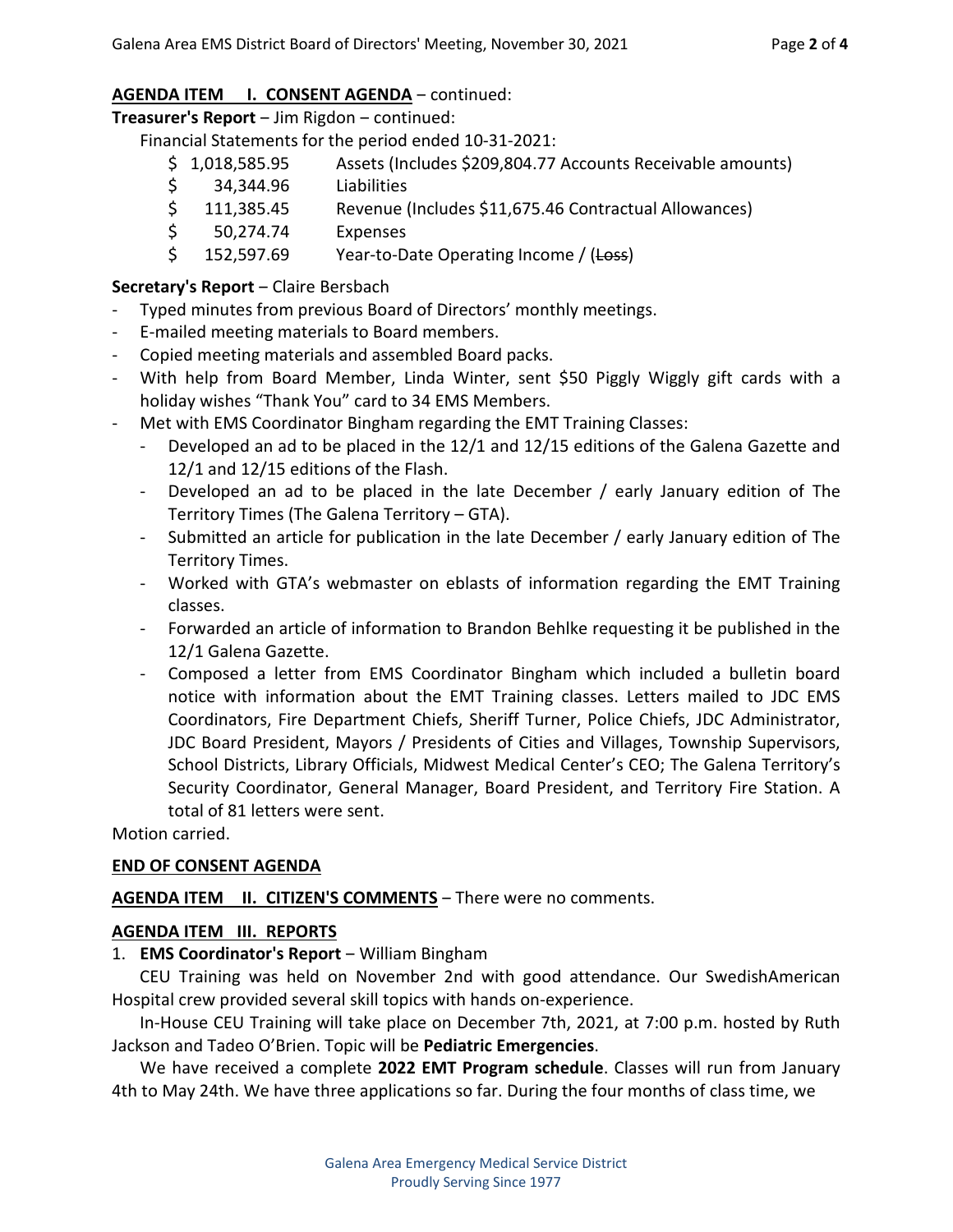### **AGENDA ITEM III. REPORTS** – continued:

1. **EMS Coordinator's Report** – William Bingham – continued:

will continue to maintain CEUs for all members to ensure that CEUs are available for everyone. We have arranged these sessions at the Galena Fire Department.

Bingham **thanked Board of Directors' Secretary, Claire Bersbach**, for the hours of work she provided over the last few weeks creating, arranging, and distributing multiple flyers to a multitude of organizations with a goal of mass distribution for the upcoming EMT training program.

Bingham has read all of the **new IDPH Rule regarding Covid-19 impacting vaccinated and unvaccinated members**. This issue impacted a few members and has been addressed individually. There are no real issues with current membership.

At our last meeting, Bingham addressed **issues with Midwest Medical Center** (MMC) and is pleased to report that this issue is close to resolution. Since the letter from Tracy Bauer dated November 18, no issues have been brought forward and Bingham has personally recognized a significant change in attitude with both Nurses and Doctors. Bingham will be meeting with Tracy, Dr. Kehoe, and others within the next few weeks to ensure this never happens again.

EMS Coordinator Bingham expressed his **thanks to Doug Rahden, EMT**, Galena Area EMS District, for his help in getting this issue addressed and resolved. Doug is on the MMC Board of Directors and was instrumental in making this happen.

Nicholas Dicklin contacted us November 28th. Unfortunately, his family is moving to Ames IA. They will be leaving The Galena Territory and moving to Ames in January. He does plan on being here over the Christmas Holidays and will remain on the roster for now.

Bingham said we will **soon be welcoming** Stephanie Soppe, Natalie Stangl, EMT Gabriel King, and Lucas Oleskow to our organization. All are at various levels of processing. All are interested in the EMT Training class; Natalie is on the list for the Class; Gabriel should have his paperwork approved by SwedishAmerican Hospital within the next few weeks.

With the help of Wayne Moyer, Bingham provided Ken Calvert (EMS Association President) with a **family-in-need for this Christmas**. Our EMS Association will address this at the December 7th meeting.

#### **Emergency Calls for November: 73 responses / 75 patients treated**

#### 2. **Administrative Assistant** ‒ Aishah Abdul-Aziz

Aishah reported **two donations received**. For the EMS Association, \$50.00 from Mayor Terry Renner in memory of Bill Bingham's mother. Unrestricted \$1,000.00 from the Galena-Jo Daviess County Historical Society & Museum, Heroes for History Stair Run.

#### 3. **Fleet Manager** – Wayne Moyer

Moyer was not in attendance at the meeting. Information provided by EMS Coordinator, Bill Bingham: 1-A18 will be out of service for most of the day December 1st for brake work.

### 4. **EMS Association Representative** – Shelley Finley

On behalf of the EMS Association members, Shelley **thanked the Board for the gift certificate**, commenting receiving it before Thanksgiving was especially appreciated.

The EMS Association is planning a **dinner at the Elks** on the 15th.

The next EMS Association meeting is December 7th. An Agenda item is consideration of revising the EMS Association's By-Laws.